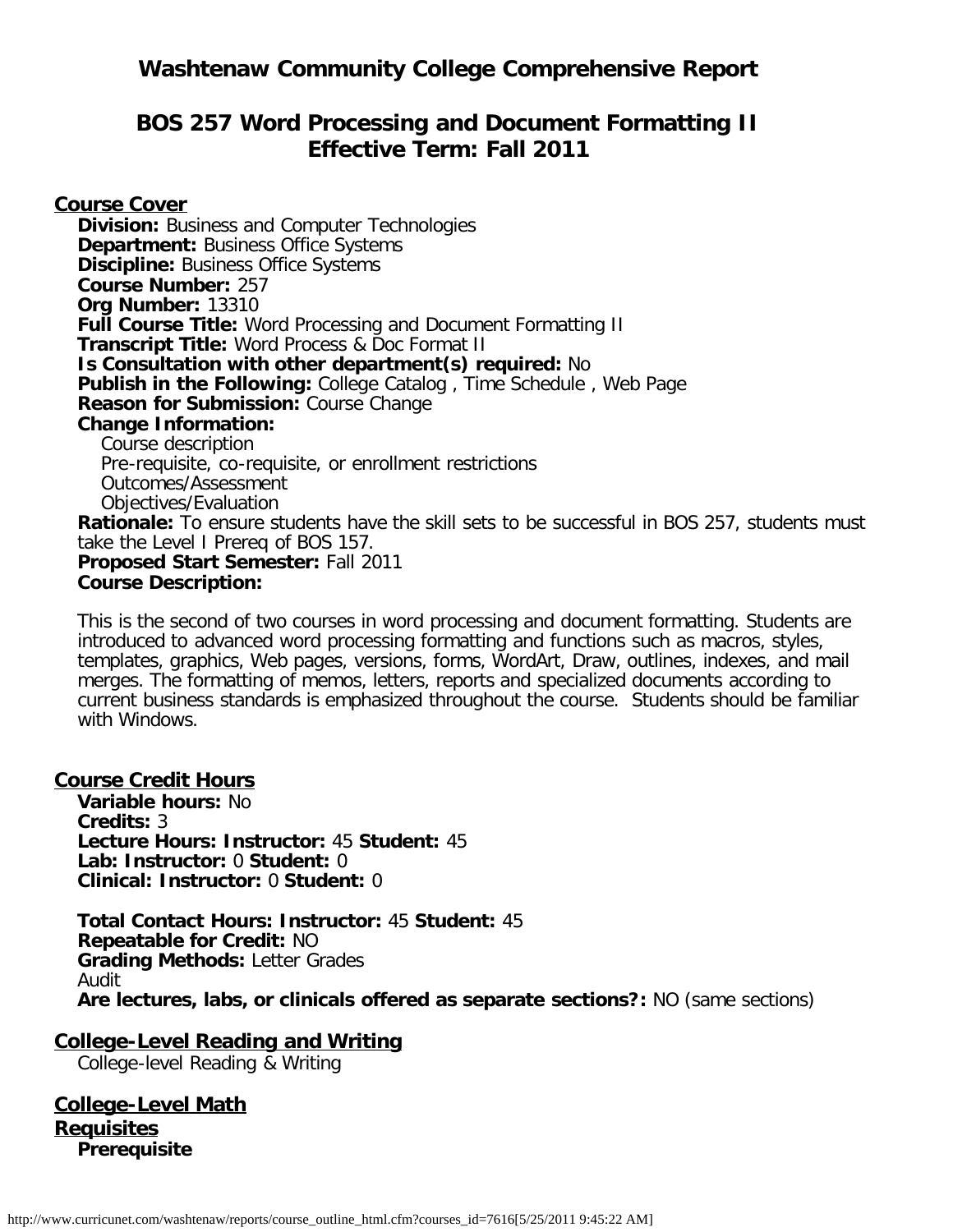BOS 157

#### **General Education Request Course Transfer Proposed For:**

#### **Student Learning Outcomes**

1. Use efficient techniques to create and format typical business documents using standard style guides and manuals.

**Assessment 1 Assessment Tool:** Practical Test **Assessment Date:** Fall 2012 **Assessment Cycle:** Every Three Years **Course section(s)/other population:** All sections **Number students to be assessed:** Random sample of 33% of all students with a minimum of 24. **How the assessment will be scored:** Answer Key **Standard of success to be used for this assessment:** 75% of students will score 75% or higher on practical exam. **Who will score and analyze the data:** Departmental Faculty

2. Analyze document requirements, and use appropriate features when creating business documents that require the integration of text, charts, and/or graphics for distribution or presentation.

#### **Assessment 1**

**Assessment Tool:** Practical Test **Assessment Date:** Fall 2012 **Assessment Cycle: Every Three Years Course section(s)/other population:** All sections **Number students to be assessed:** Random sample of 33% of all students with a minimum of 24. **How the assessment will be scored:** Answer Key **Standard of success to be used for this assessment:** 75% of students will score 75% or higher on practical exam. **Who will score and analyze the data:** Departmental Faculty

3. Format documents using advanced editing and formatting features.

#### **Assessment 1**

**Assessment Tool:** Practical Test

**Assessment Date:** Fall 2012

**Assessment Cycle: Every Three Years** 

**Course section(s)/other population:** All sections

**Number students to be assessed:** Random sample of 33% of all students with a minimum of 24.

**How the assessment will be scored:** Answer Key

**Standard of success to be used for this assessment:** 75% of students will score 75% or higher on practical exam.

**Who will score and analyze the data:** Departmental Faculty

4. Convert text, table, and chart data between applications.

**Assessment 1**

**Assessment Tool:** Practical Test **Assessment Date:** Fall 2012 **Assessment Cycle:** Every Three Years **Course section(s)/other population:** All sections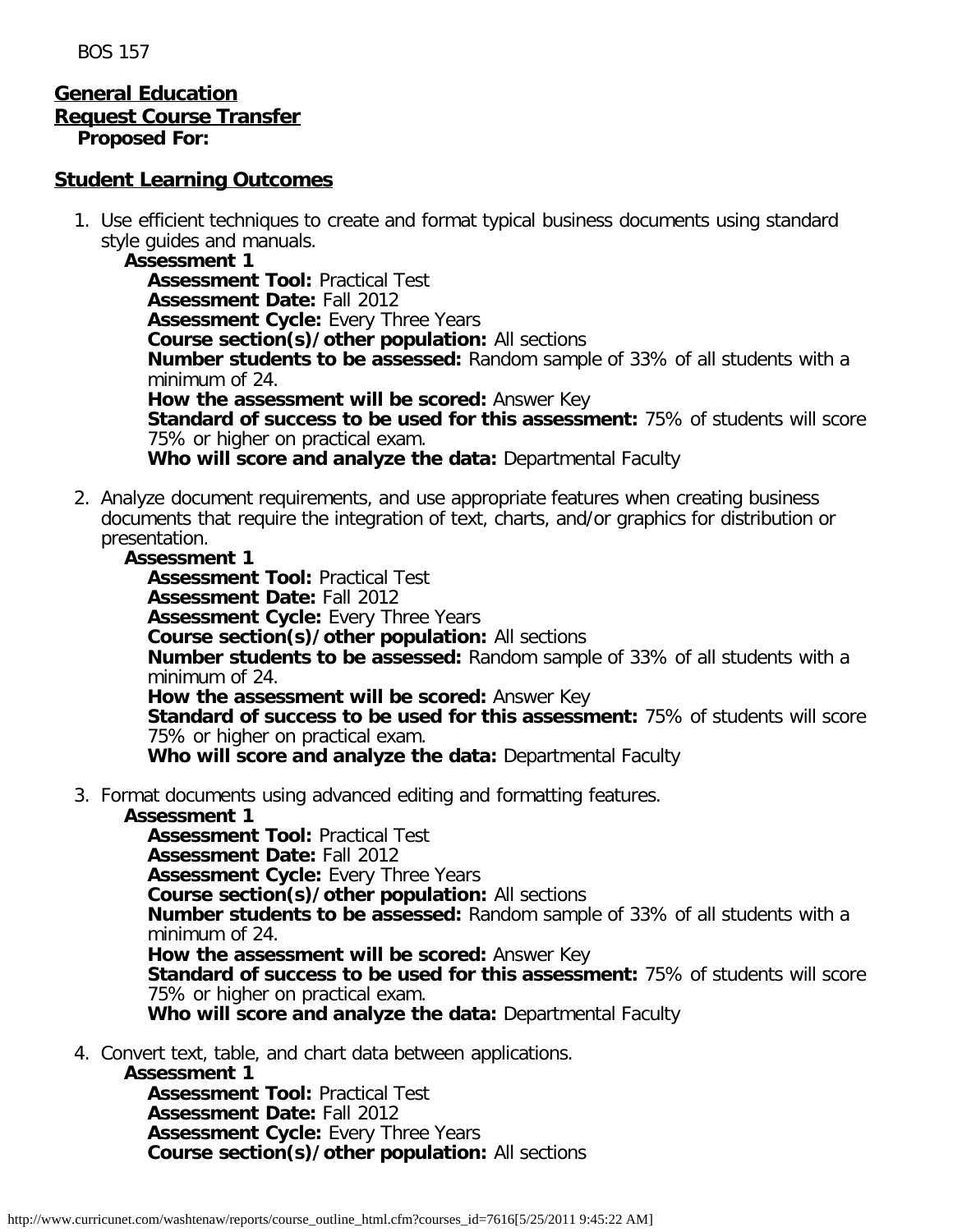**Number students to be assessed:** Random sample of 33% of all students with a minimum of 24. **How the assessment will be scored:** Answer Key **Standard of success to be used for this assessment:** 75% of students will score 75% or higher on practical exam. **Who will score and analyze the data:** Departmental Faculty

#### **Course Objectives**

1. Format block letters with revisions and open or mixed punctuation.

#### **Methods of Evaluation**

Activity or Exercise Exams/Tests Quizzes **Matched Outcomes**

2. Format modified block letters with revisions and open or mixed punctuation.

**Methods of Evaluation** Activity or Exercise Exams/Tests Quizzes **Matched Outcomes**

3. Format the AMS simplified letter with revisions.

**Methods of Evaluation** Activity or Exercise Exams/Tests **Quizzes Matched Outcomes**

4. Format the heading of memoranda in an audience-appropriate form.

**Methods of Evaluation** Activity or Exercise Exams/Tests Quizzes **Matched Outcomes**

5. Key memoranda from rough drafts.

**Methods of Evaluation** Activity or Exercise Exams/Tests Quizzes **Matched Outcomes**

6. Set acceptable margins and key unbound reports from rough drafts.

### **Methods of Evaluation**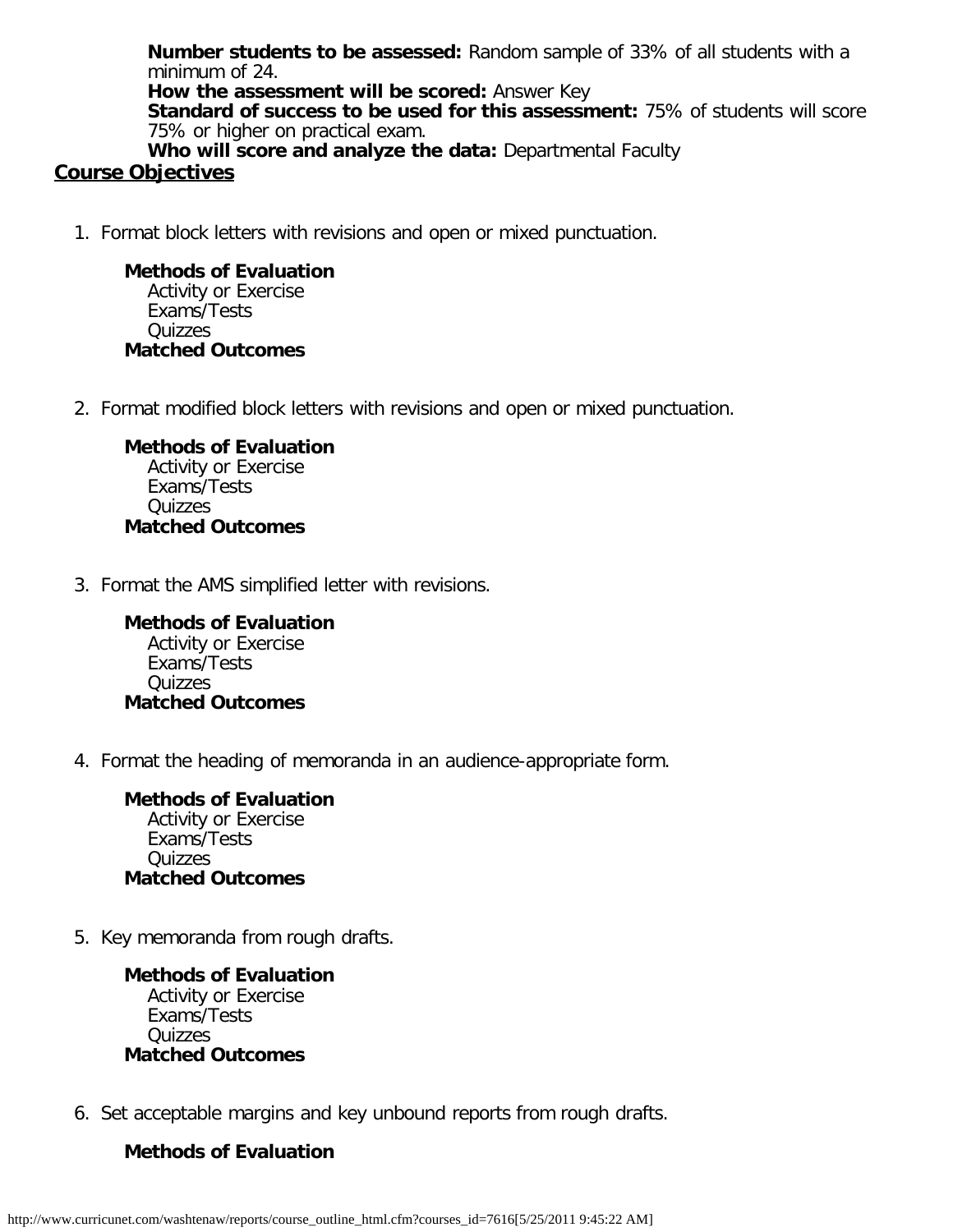Activity or Exercise Exams/Tests Quizzes **Matched Outcomes**

7. Key leftbound reports from rough drafts with footnotes, endnotes, etc.

**Methods of Evaluation** Activity or Exercise Exams/Tests Quizzes **Matched Outcomes**

8. Key topbound reports and use headers and footers and styles.

**Methods of Evaluation** Activity or Exercise Exams/Tests Quizzes **Matched Outcomes**

9. Work with long tables changing the size and using page breaks.

**Methods of Evaluation** Activity or Exercise Exams/Tests Quizzes **Matched Outcomes**

10. Use sort and perform calculations in tables.

**Methods of Evaluation** Activity or Exercise Exams/Tests **Quizzes Matched Outcomes**

11. Insert, scale and crop graphics.

**Methods of Evaluation** Activity or Exercise Exams/Tests **Quizzes Matched Outcomes**

12. Add borders to graphics.

## **Methods of Evaluation**

Activity or Exercise Exams/Tests **Quizzes**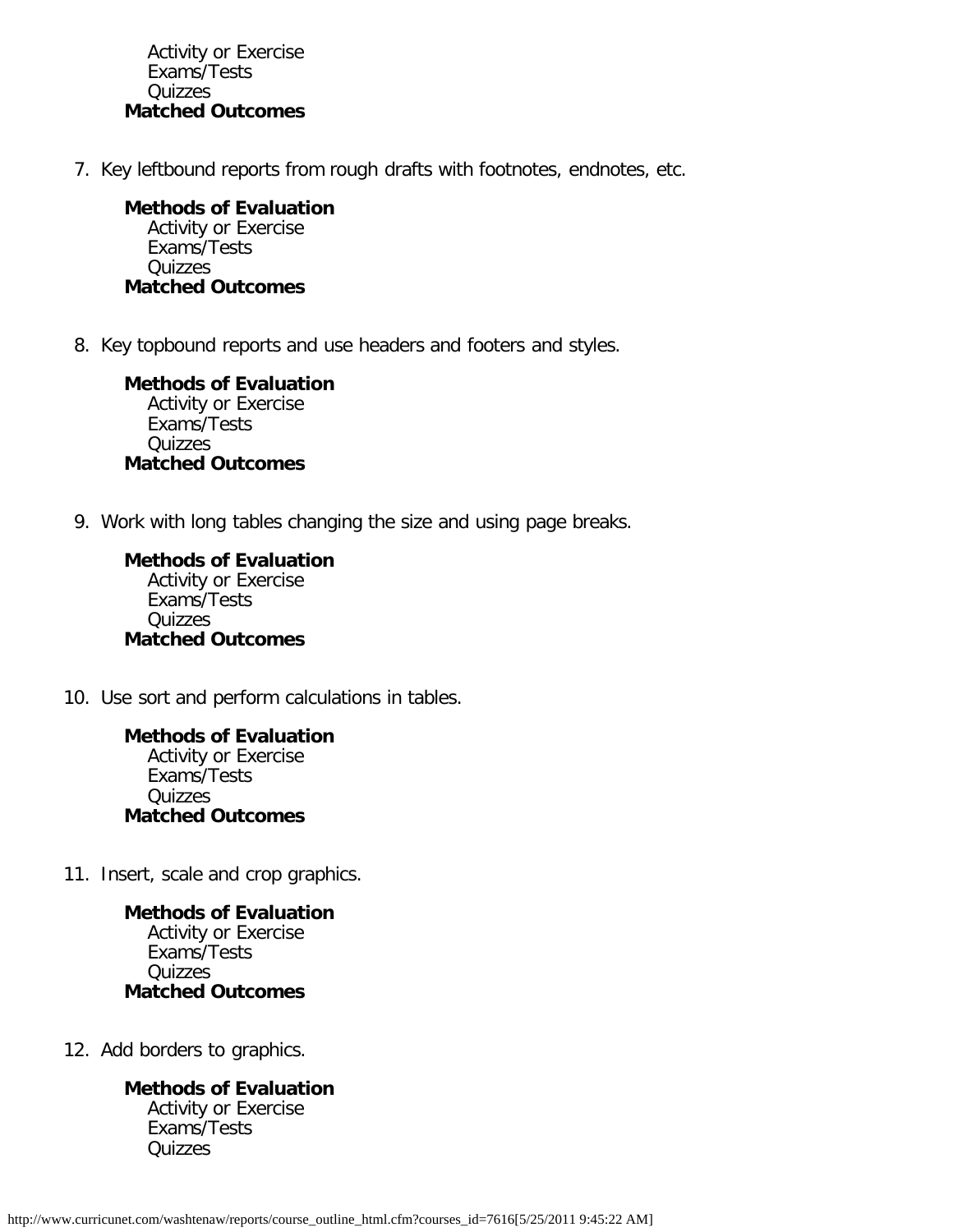13. Use drop caps and WordArt.

**Methods of Evaluation** Activity or Exercise Exams/Tests Quizzes **Matched Outcomes**

14. Work with newsletter layout and use drawing tools to create special effects.

**Methods of Evaluation** Activity or Exercise Exams/Tests **Quizzes Matched Outcomes**

15. Insert and position text boxes and group and link those boxes.

**Methods of Evaluation** Activity or Exercise Exams/Tests Quizzes **Matched Outcomes**

16. Create pull quotes.

**Methods of Evaluation** Activity or Exercise Exams/Tests Quizzes **Matched Outcomes**

17. Use prepared templates to create documents.

**Methods of Evaluation** Activity or Exercise Exams/Tests Quizzes **Matched Outcomes**

18. Create, insert, edit and delete AutoText entries.

**Methods of Evaluation** Activity or Exercise Exams/Tests Quizzes **Matched Outcomes**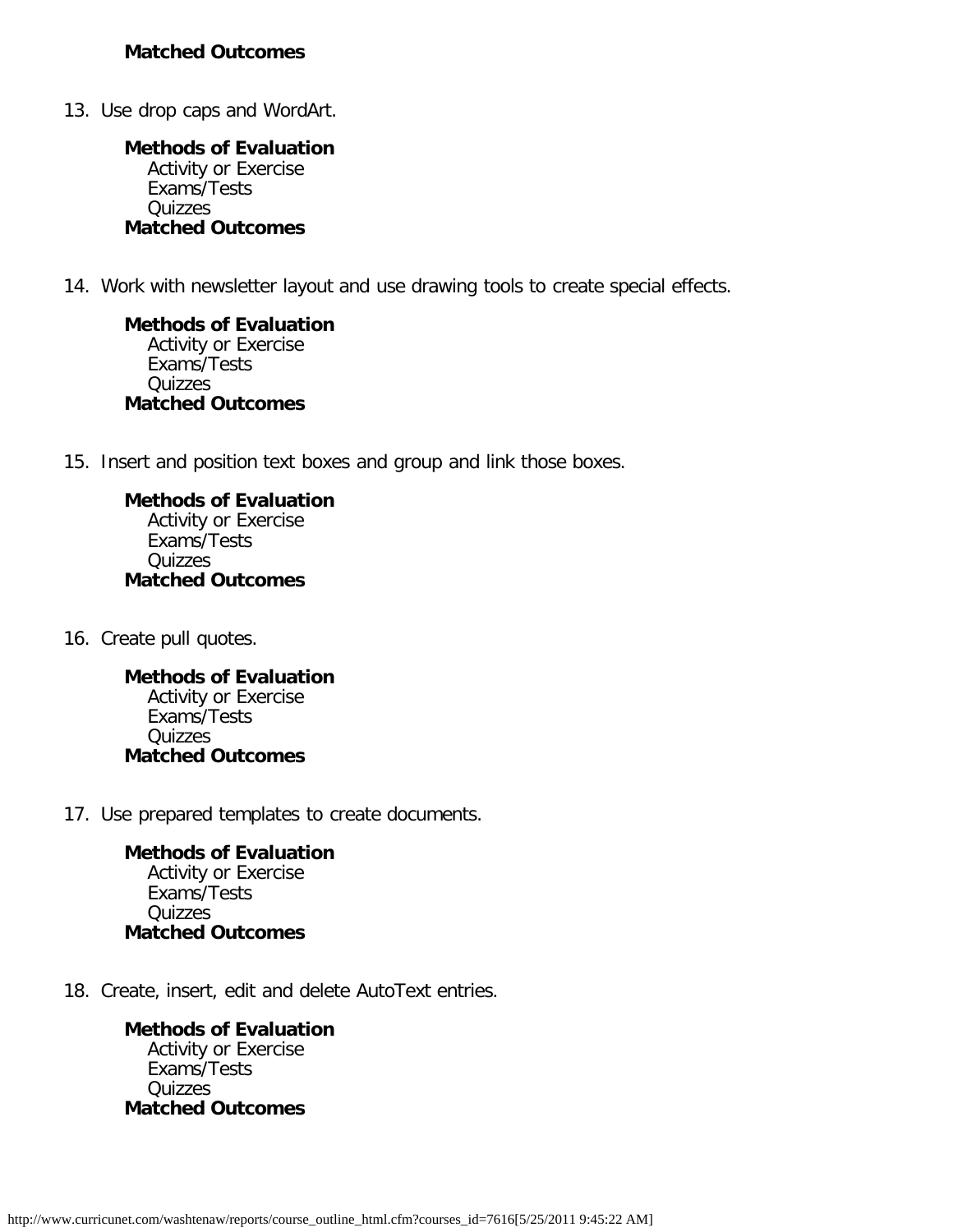19. Create and run a macro.

**Methods of Evaluation** Activity or Exercise Exams/Tests Quizzes **Matched Outcomes**

20. Create a form document and insert text boxes, checkboxes, and drop-down lists.

**Methods of Evaluation** Activity or Exercise Exams/Tests Quizzes **Matched Outcomes**

21. Protect, fill-in and unprotect an online form.

**Methods of Evaluation** Activity or Exercise Exams/Tests Quizzes **Matched Outcomes**

22. Work with advanced charts and split a table to create two separate tables.

**Methods of Evaluation** Activity or Exercise Exams/Tests Quizzes **Matched Outcomes**

23. Work with multiple tables.

**Methods of Evaluation** Activity or Exercise Exams/Tests Quizzes **Matched Outcomes**

24. Use Table AutoFormat and AutoFit and change the column width and row height.

**Methods of Evaluation** Activity or Exercise Exams/Tests Quizzes **Matched Outcomes**

25. Create a table that performs calculations.

#### **Methods of Evaluation**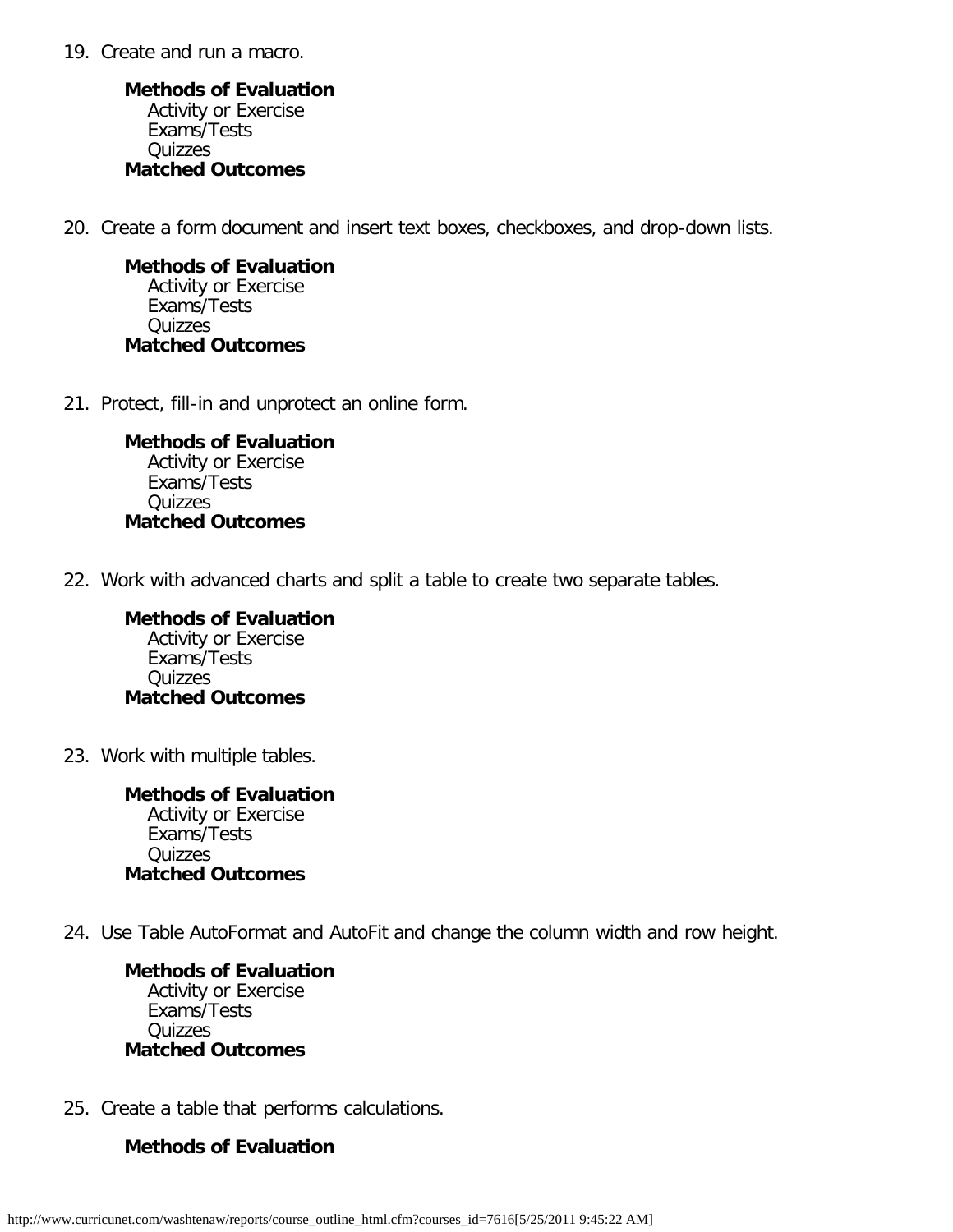Activity or Exercise Exams/Tests Quizzes **Matched Outcomes**

26. Create an outline and a new document simultaneously.

**Methods of Evaluation** Activity or Exercise Exams/Tests Quizzes **Matched Outcomes**

27. Outline an existing document.

**Methods of Evaluation** Activity or Exercise Exams/Tests Quizzes **Matched Outcomes**

28. Collapse, expand, organize, and number an outline.

**Methods of Evaluation** Activity or Exercise Quizzes **Matched Outcomes**

29. Create a master document.

**Methods of Evaluation** Activity or Exercise Exams/Tests Quizzes **Matched Outcomes**

30. Create an index and table of contents using heading styles.

**Methods of Evaluation** Activity or Exercise Exams/Tests Quizzes **Matched Outcomes**

31. Insert and verify hyperlinks in a document.

**Methods of Evaluation** Activity or Exercise Exams/Tests **Quizzes Matched Outcomes**